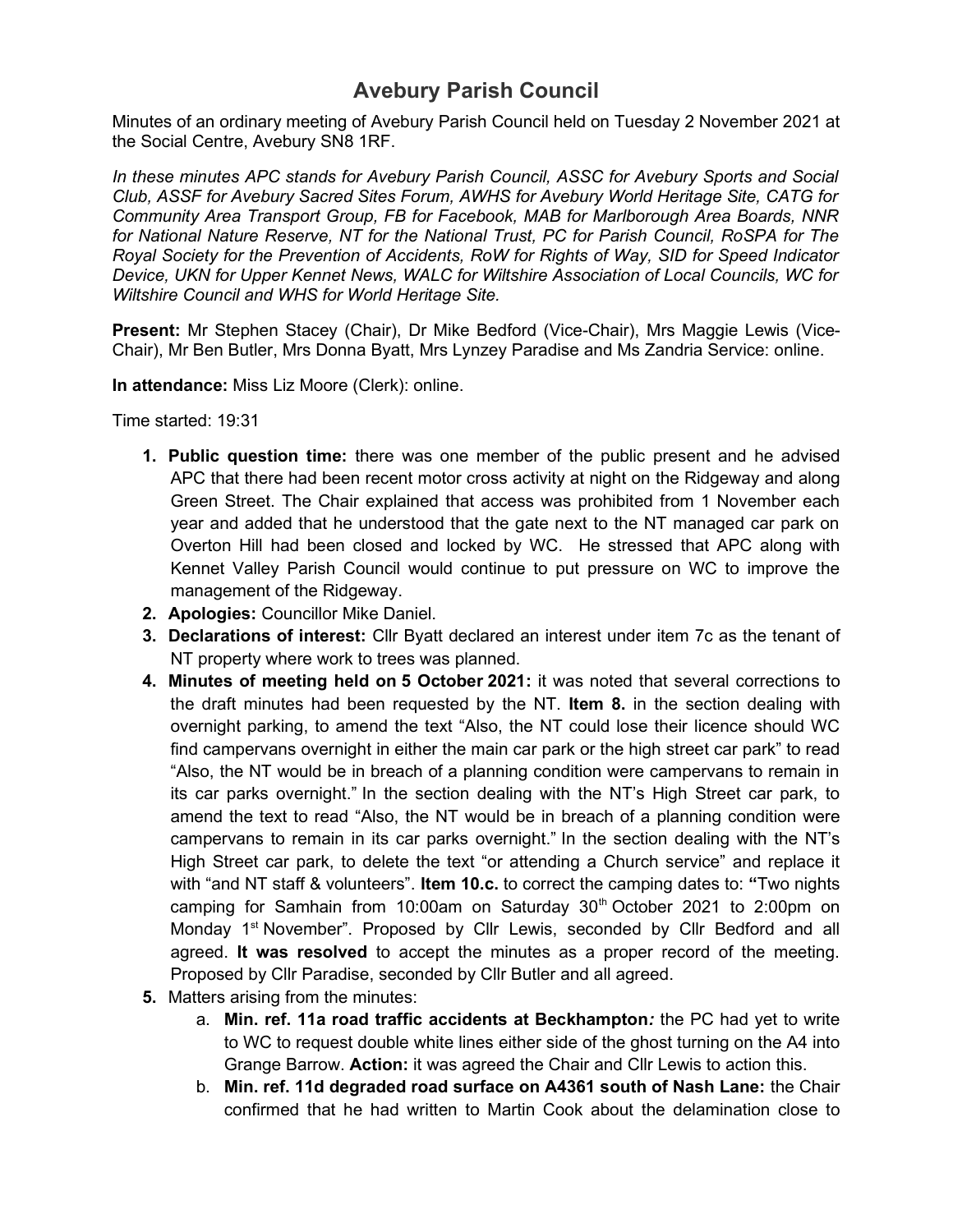Beckhampton roundabout, who had replied that he would put the work on WC's job list for early next year.

c. **Min. ref. 13b Annual Village Meeting:** it was agreed to hold an additional meeting in the second half of January 2022 at ASSC in order to present the plans for the Play Area to the community and gather feedback. Cllr Paradise was leading the project.

#### **6. Membership:**

- a. **It was resolved** to allow Cllr Service to attend PC's meetings online as she had informed the PC that she was shielding and also that she remain a member as she has missed six consecutive meetings. It was noted that whilst she would be able to take part in PC discussion, she was not allowed by law to take part in any decisions / resolutions as she was not physically present at the meeting. Proposed by Cllr Lewis, seconded by Cllr Stacey and all agreed.
- b. **To co-opt a new member to the Parish Council:** The Chair stated that there was currently one expression of interest received from Mike Pinch (Beckhampton resident). Cllr Byatt said that she was currently talking to a potential applicant. It was agreed that additional time was needed to interest more people in the role. Also, the advert for the vacancy had only just been published in UKN which meant that not many people would have had the chance to respond. **Action:** Clerk to send vacancy advert to Cllr Paradise for publication on the FB page. **Decision deferred to next meeting on 7 December.**

#### **7. Planning applications:**

- a. **Draft minute of the inquorate Planning Committee meeting** held on 15 October 2021 (previously circulated to members and see appendix 1): **it was resolved** to accept the meeting notes and decision as outlined in the paper. Proposed by Cllr Byatt, seconded by Cllr Bedford and all agreed.
- b. Work to trees in a Conservation Area at **land adjacent to A4 at West Kennett** between Honeysuckle Cottage, and Silbury Cottage, West Kennett, Marlborough, SN8 1QF. Proposal: A4 Roadside - Fell 42 Ash trees due to Ash Die Back East Kennett Roadside - Fell 17 Ash trees due to Ash Die Back West Kennett Farmhouse - reduce overgrown Beech Hedge to 2m. Ref: PL/2021/09614
- c. Work to trees in a Conservation Area at **Avebury Manor**, High Street, Avebury SN8 1RF. Proposal: 1 Avebury High Street Car Park - 15 x Ash trees – reduce to hedge height & crown lift and cut back hedge 2 Avebury Farmyard Visitor Centre - 1 x Ash tree – fell 3 Avebury Farmyard Visitor Centre - 1 x Ash tree – fell 4 South Drive – 2 x Lime trees – fell 5 Silbury House Green Street – 1 x Cypressus tree – crown lift 6 Elements of Avebury Shop – 1 x Sycamore tree – fell 7 6/7 Green Street  $-1 \times$  Willow tree  $-$  pollard 1 x Prunus shrub  $-$  reduce 1 x Goat Willow tree stump – remove 1 x Weeping Beech tree – crown lift 1 x Ash tree – fell 1 x Sycamore tree – fell 8 Avebury Recreation Ground – 1 x Ash tree – pollard 1 x Ash tree – fell 9 National Trust Car Park – 3 x Ash trees – fell 10 Avebury Manor Garden – 1 x Ash tree – fell 1 x Sycamore tree – reduce & thin crown & thin crown to south side by 15%. Ref: PL/2021/09686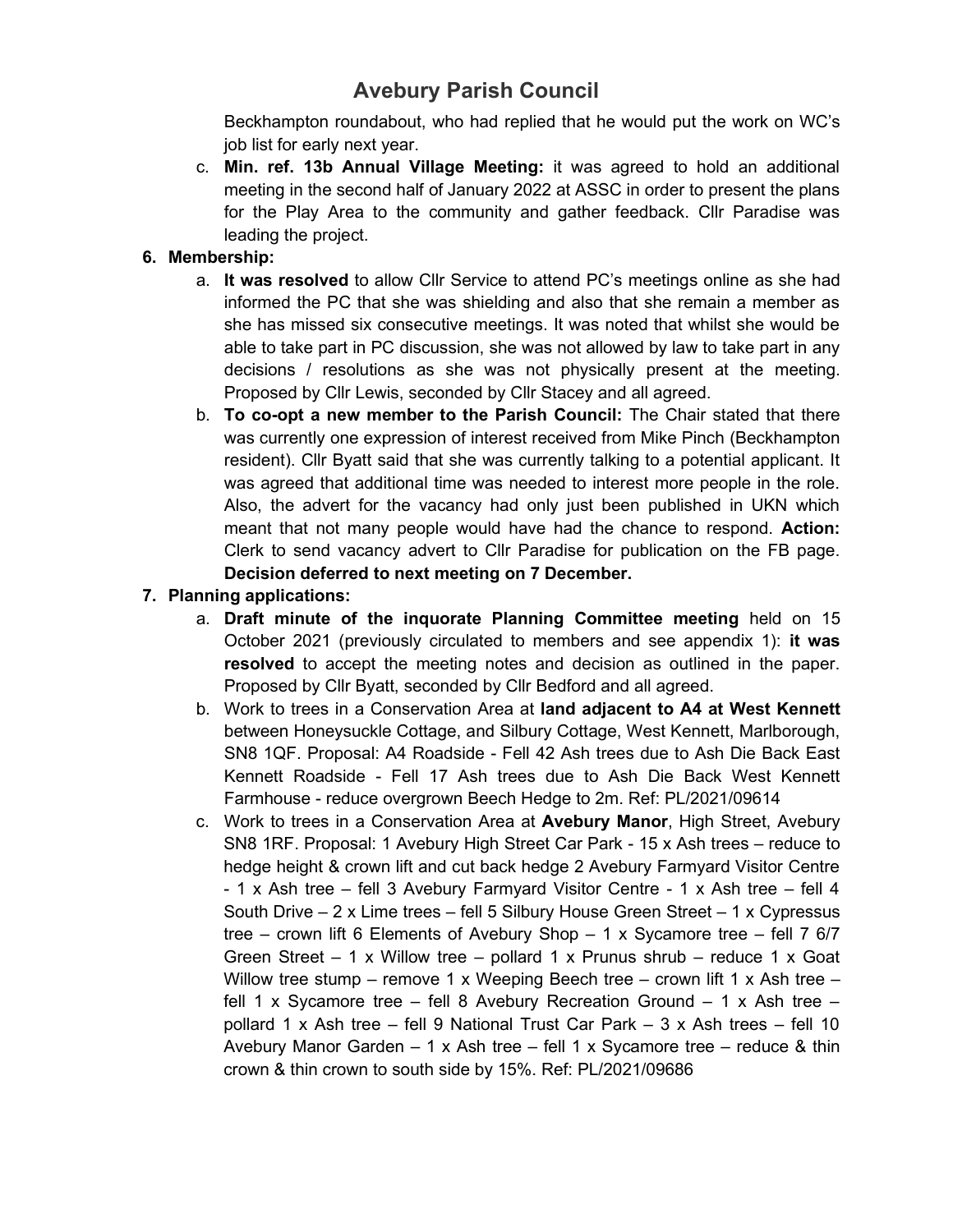**Item 7b-c was discussed** and it became clear that members were reticent about responding directly to WC due to the large numbers of trees that the NT was proposing to fell, and that it would be helpful to have information directly from the NT. Cllr Service emphasized that trees demonstrating resilience to Ash die back should not be cut down and that a discerning approach to tree management could be applied instead. Members also felt that it was important to draw the NT's attention to the PC's Tree Policy which recommended the planting of a new tree to replace a felled one. **It was agreed** that Cllr Stacey and Cllr Service would respond informally to the NT with the points as mentioned above.

- d. Notification of proposed works to trees in a conservation area at **The Henge Shop**, High Street, Avebury SN8 1RF. Proposal: Apple Tree: pollard. Ref: PL/2021/10240. **It was resolved** to offer no objection to the pollarding of the apple tree at The Henge Shop. Proposed by Cllr Byatt, seconded by Cllr Paradise and all agreed.
- **8. National Trust:** update received: see appendix 2.

### **9. Project Updates:**

- a. **SID Project:** in Cllr Daniel's absence, the Chairman reiterated that the PC was obliged to use Ringway (WC's contractor) and was awaiting a date for the work to start.
- b. **Defibrillator for Beckhampton***:* Dr Bedford reported that Abi Shrapnell (Beckhampton resident) had collected **community donations of £745** to go towards the loan of a defibrillator for Beckhampton. The initiative had been driven by a desire from the community to install a defibrillator following a fatality in the hamlet. Cllr Lewis said that she believed the cost to add a further defibrillator to the PC's contract would be about £1,000 but she would need to check the exact price with SW Ambulance Service, the PC's existing supplier. **It was agreed in principle** to purchase a defibrillator for Beckhampton and to accept the money raised by the community. In addition, it was recognised that the best location to install the defibrillator would be on an outside wall at Silbury Court as it was a central location. Permission would need to be sought from the property owner and the defibrillator would need to be connected to a power supply to keep the pads in optimum working order.
- c. **Avebury Chapel:** the Chair reported that a core group of potential exhibitors would be attending the meeting at the Chapel the following evening. The purpose of the meeting was to investigate ways in which the space might be used and David Dawson of the Wiltshire Museum was very kindly going to bring some props and displays along to demonstrate the style of exhibit that could be set up. It was noted that the NT had estimated the cost of the electricity to be £300-£500 per annum, but the Chair felt that this figure was probably underestimated. He added that The Wiltshire Museum had come up with the idea of having a projector set up with colour slides on a continuous roll to display pictures and the history of the Village. Members were enthusiastic about having the exhibition space as an educational resource for the community and for visitors to Avebury.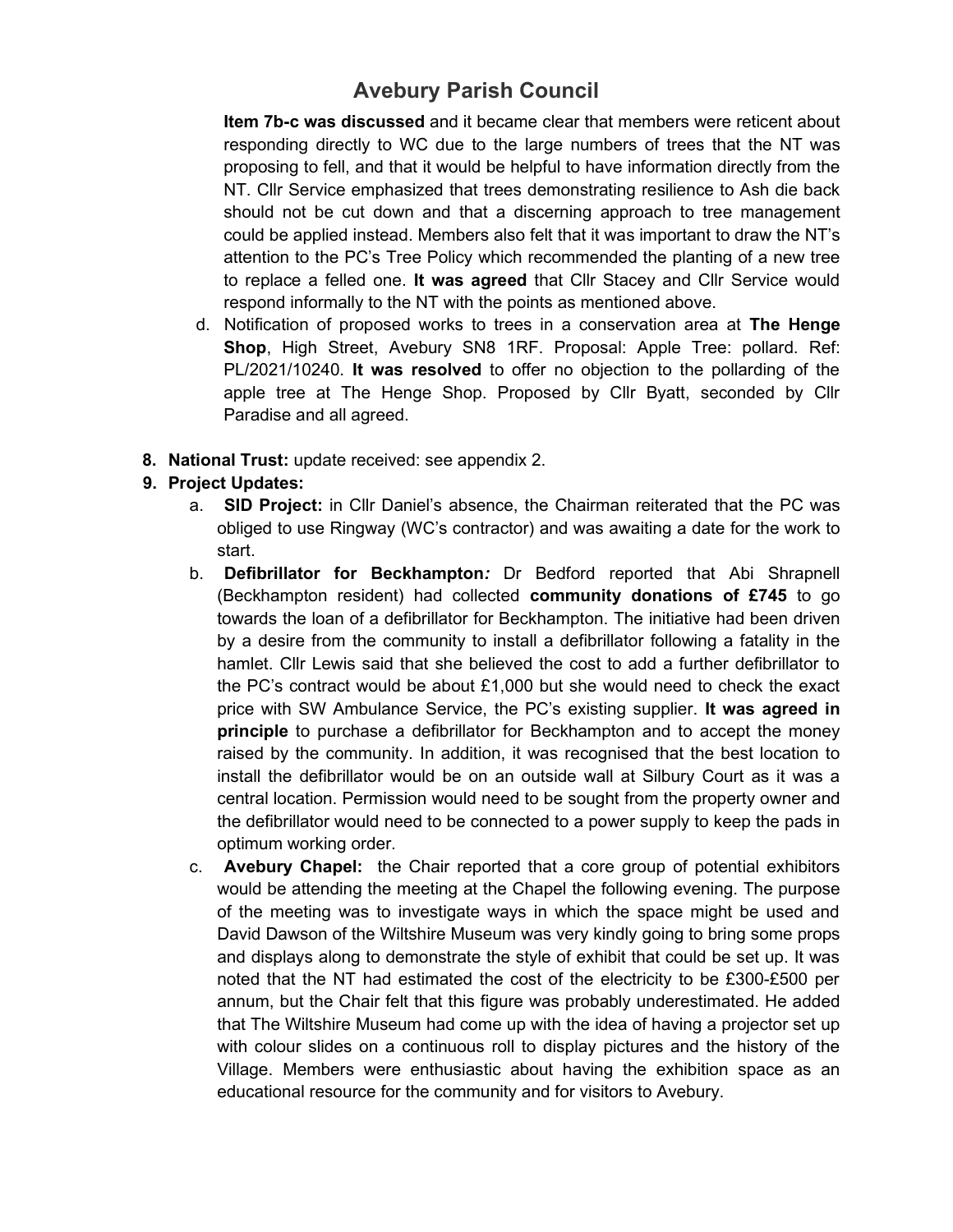d. **Play Area:** Cllr Paradise reported on the progress of this project and noted that the PC had to be wary about the cost of some of the play equipment such as the clamber stack. Such items required bonded matting underneath by law, which was cost prohibitive compared to other items of equipment that simply required grass matting. For example, she had been quoted £5,000 for bonded matting and that was without the play equipment price added on top. It was noted that an invitation to tender would need to be produced in due course and up to four companies selected to provide quotations.

#### **10.Reports by PC Representatives:**

- a. **WHS Steering Committee:** Cllr Byatt provided an update on key points from the meeting that took place on-line on 17 September 2021, and see appendix 3 for her report.
- b. **North Wiltshire Path Wardens:** the Chair reported that there had been modest progress in auditing the rights of way but about one fifth of NWPW's area had been surveyed (the majority being in Avebury thanks to Tim Lewis). He explained that the idea was to produce the completed survey and then pass this to WC with suggestions on how to work together to improve RoW. The issue was finding the finances to employ an administrator to co-ordinate the groups as WC had estimated total employment costs for one person for one day per week would be about £25,000 per annum.

#### **11.Local Issues:**

- a. **Declassification of Fyfield Down NNR:** it was noted that no stakeholders had been notified of the proposed declassification of Fyfield Down and that the landowner was within their right to request the removal of NNR status as they had a private contract with Natural England that would have had a clause in it granting them that option. **Members expressed disquiet about the lack of communication from Natural England** and questioned how it was possible for the declassification of Fyfield Down without the engagement of the other groups that used the space. The Chair stated that Natural England had had an option to keep a certain level of designation but had chosen to completely remove the NNR status and thus take away the high level of protection and stewardship that the land had previously been afforded.
- b. **Village meeting:** see item 5c.
- c. **Signage:** it was agreed that the Chair and Clerk would draft a signage policy for review at the next meeting.
- d. **Re-instatement of white lines at the Avenue / A4361 junction:** A Highways Improvement Request form had been completed by WC following a report from a resident (Linda Jenkins) of a collision at that junction and the PC was required to add its comments to the form. Linda had reported that her car had been written off at the junction of A4361 & B4003 by a van coming down the avenue thinking he had right of way as markings on road had faded); she believed that the driver was unfamiliar with the area and was going at least 40 mph. The Chair reported that he had notified Martin Cook, who had added the job of repainting the white lines to the WC list for the following year when the weather was likely to be dry. In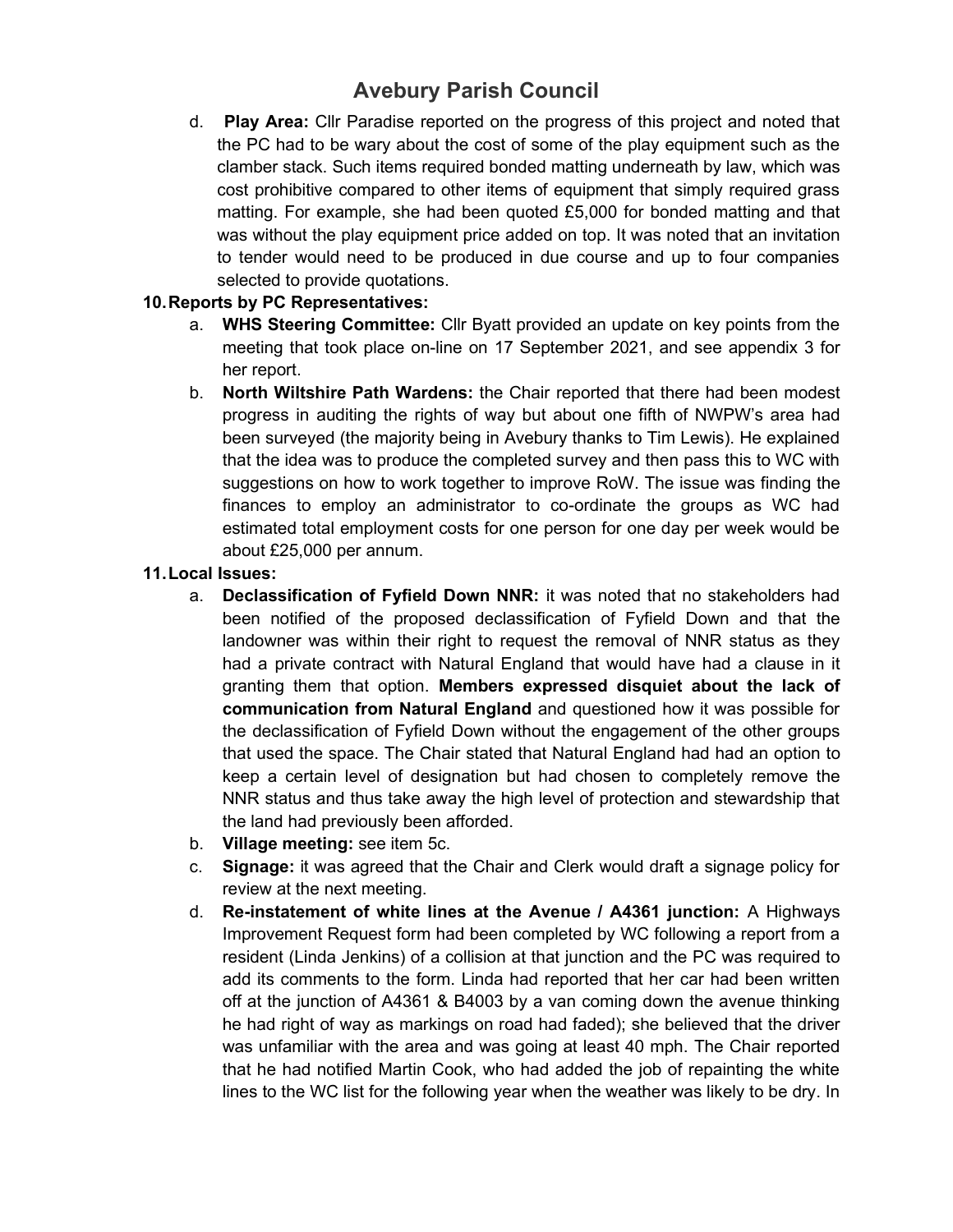discussion, members strongly supported Linda's request for 60 mph limits in the Avebury WHS to be reduced to 40 mph. **The following feedback was sent to WC after the meeting:** *"Following discussion and decision at a meeting of APC on 2 November, we support this request very strongly. APC has campaigned for some time for a reduction in the speed limit from the current 60mph to 40mph on the A4361 as it approaches the 30mph zone. Earlier this year we submitted a public petition with that request, which was signed by over 260 residents and visitors - an impressive outcome considering the pandemic lock down. Actual and perceived excessive speed is a more or less constant feature of this stretch of the A4361. There has been one death and several crashes this year. The road surface is in places severely delaminated and unsafe. In addition we agree with Ms Jenkins that the speed limit on the B4003 should be reduced from 60mph to 40mph. It is time - more than time - for Highways to act!"*

- e. **Parking in Avebury Trusloe:** members expressed concern about the volumes of cars parking along the layby and entrance into the estate and that there was a potential accident waiting to happen. In discussion, it was felt that reducing the 60 mph speed limit through Avebury Trusloe to 30 or even 20mph was one of the solutions and that Jane Davies (Wiltshire Councillor) had previously advised that this should be requested as part of a step by step process; with the reduction in speed limit on the main A4361 being the first step. Cllr Bedford suggested including the speed reduction request in tandem with the play area project. **It was agreed** to raise the parking concerns with AHA and to take forward the idea of including a speed limit request at the same time as the play area refurbishment.
- **12.Play Area:** the RoSPA inspection report by Play Safety Ltd had been previously circulated to members, by email. In discussion, it was noted that the safety inspection had not picked up any serious risks or red warning flags. There were some yellow flags and it was agreed that these would be addressed soon by replacing the old equipment for new. As per item 5.c. a meeting to look at equipment options with the community was planned for the end of January 2022.
- **13.Parish Steward Priority Sheet:** the Chair requested members to email any job requests to the Clerk so that she could collate the information on the spreadsheet and then email it to Northern Highways. Members suggested that the Parish Steward should address any areas where leaves had accumulated on walkways.
- **14.Communications:** the Clerk reported that Headlines from the previous meeting and an advert detailing the vacancy on the Parish Council had been published in UKN.
- **15.Correspondence:** the Clerk reported that various correspondences had been received that month and anything not listed below had been published on the PC website, file size permitting.
	- a. **Email complaint** from resident in Avebury Trusloe about the state of the **playground surfacing** under the swings and climbing equipment. It was noted that the Clerk had responded to the resident to let her know that the PC had only just received the annual RoSPA inspection report and would be reviewing this as the meeting that night.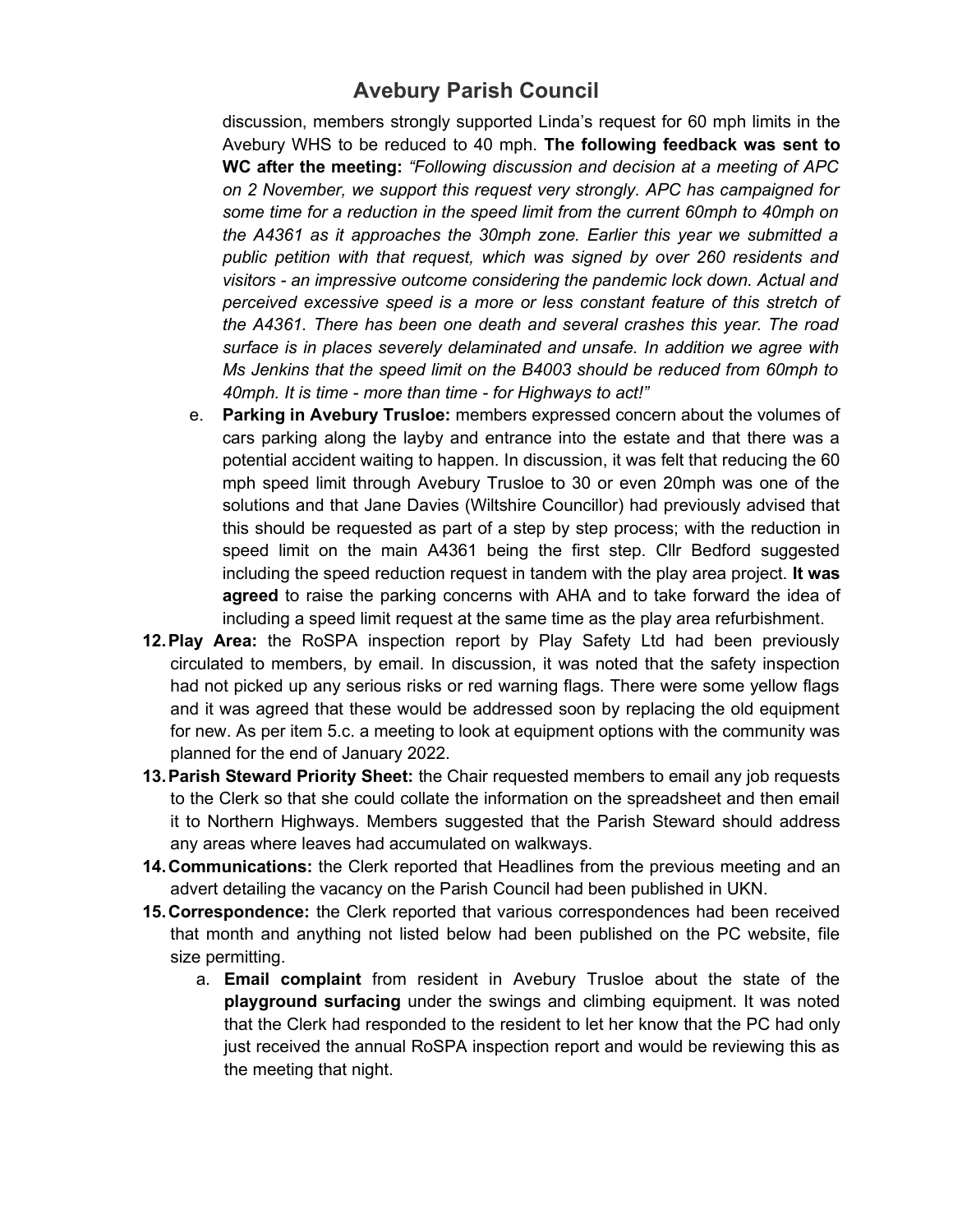- b. **Temporary Closure of: B4003 Stone Avenue**, Avebury (07/12/2021) for 3 days.
- c. **FoR** Autumn Newsletter.
- d. **NWDLT** Autumn Newsletter.
- e. **WALC** newsletter.
- **16.PC public survey and consultation for the Police and Crime Plan that comes into effect 1 April 2022.** The Chair reported that a hard copy had been requested twice but nothing received to date.
- **17.Finance and admin including:**
	- a. **Training:** it was agreed that members needed more time to decide on their training needs.
	- b. **Half year internal audit:** the Clerk reported that the internal audit would be booked in due course.
	- c. **Draft budget for 2022/23** (previously circulated to members and see appendix 4). The following points were noted:
		- i. Estimated income was £14,750 and, with proposed expenditure at £29,045, we would be deploying some of our reserves.
		- ii. The budget line for play area expenditure had been increased to £15,000 as this was the lead project for the year.
		- iii. Renewal of the defibrillator package and a new MOU for four years was due in July 2022 at an estimated cost of £2,850 (Cllr Lewis to review the contract and confirm this amount).
		- iv. £1,000 had been proposed by the Chair as a donation towards the community exhibition space in the Chapel.
		- v. Proposed modest increase in precept from £14,200 to £14,350.

Members were encouraged to think about any other expenditure that the PC might need to budget for in the new financial year. A final draft budget would then be circulated for approval at the next meeting.

- d. **Donations to Charities:** it was noted that requests for funding had been received from The Bobby Van Trust, Wiltshire Citizens Advice Bureau and Town & Country Planning Association (TCPA) (An individual membership costs £56.00). **It was resolved** to donate £50.00 to Citizens Advice Bureau and £50.00 to The Bobby Van Trust. Proposed by Cllr Byatt, seconded by Cllr Lewis and all agreed.
- e. **Review of policies including public benches:** the policy had been reviewed and no changes proposed.
- f. **Cheques for payment or ratification: it was resolved** to ratify the following cheque payments. Proposed by Cllr Paradise, seconded by Cllr Byatt and all agreed.
	- i. Miss E.Moore: overtime and expenses for the period 22 September 21 October 2021 **E179.28**
	- ii. Playsafety Ltd: Annual inspection of Avebury Trusloe Play Area £82.20

**18.Date of next meeting:** 7:30pm on Tuesday 7 December 2021